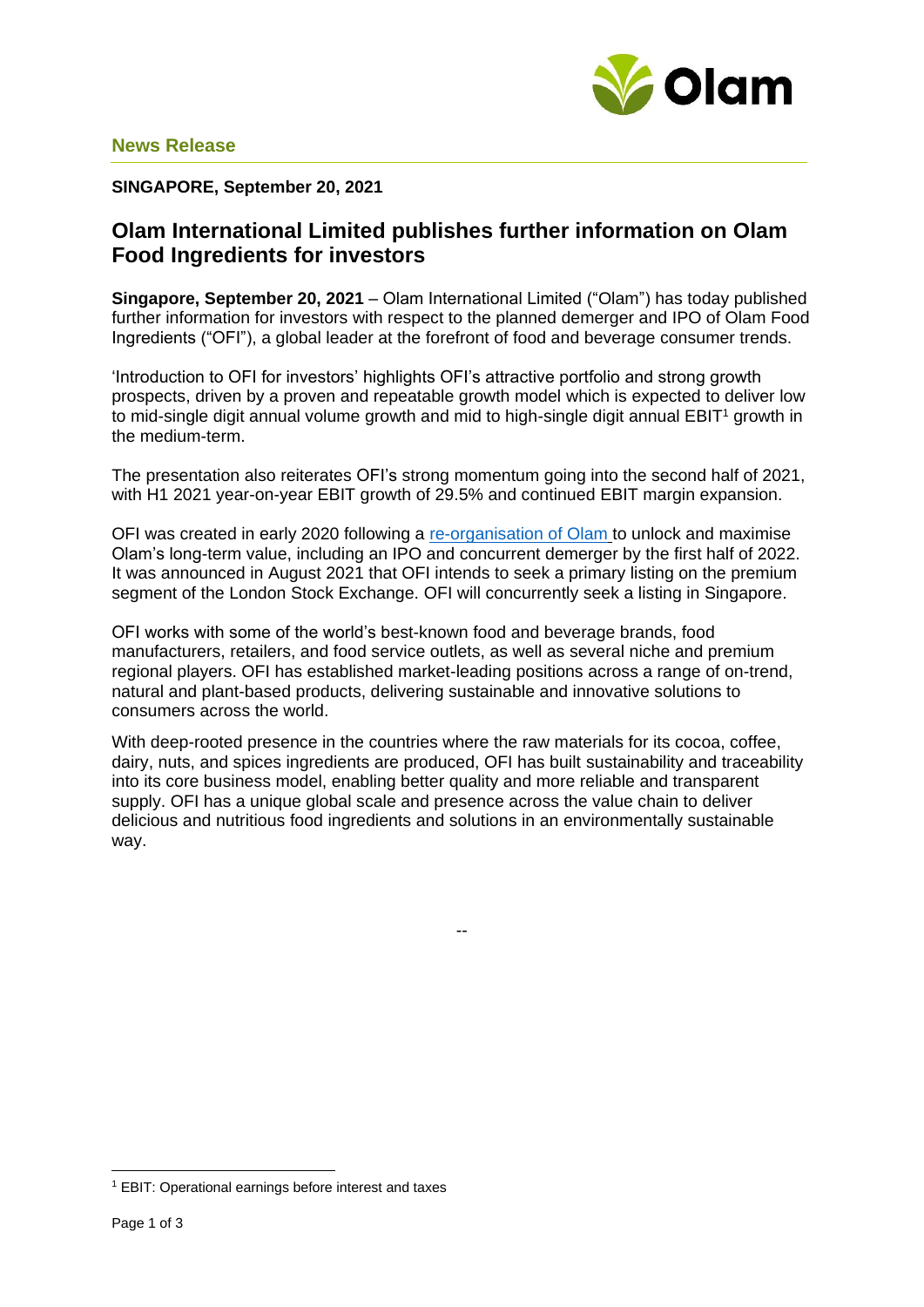

## **News Release**

### **Singapore, September 20, 2021**

#### About OFI

OFI is a new operating group born out of Olam. OFI offers sustainable, natural, value-added food and beverage ingredients and solutions so that consumers can enjoy the healthy and indulgent products they love. It consists of Olam's industry-leading businesses of Cocoa, Coffee, Nuts, Spices and Dairy with operations across America, Africa, Europe and Asia, with a network of 15,000 employees, operational in 48 countries, sourcing directly and indirectly from approximately 2.6 million farmer suppliers globally and operating 100+ manufacturing plants.

OFI has built a unique global value chain presence including its own farms, farm-gate origination and manufacturing facilities. OFI partners with customers, leveraging its complementary and differentiated portfolio of "on-trend" food and beverage products, to cocreate solutions that anticipate and meet changing consumer preferences as demand increases for healthier food that's traceable and sustainable.

#### About Olam

Olam is a leading food and agri-business supplying food, ingredients, feed and fibre to 17,300 customers worldwide. Its value chain spans over 60 countries and includes farming, processing and distribution operations, as well as a sourcing network of an estimated 5 million farmers.

Through its purpose to 'Re-imagine Global Agriculture and Food Systems', Olam aims to address the many challenges involved in meeting the needs of a growing global population, while achieving positive impact for farming communities, our planet and all our stakeholders.

Headquartered and listed in Singapore, Olam currently ranks among the top 30 largest primary listed companies in terms of market capitalisation on SGX-ST.

Since June 2020, Olam has been included in the FTSE4Good Index Series, a global sustainable investment index series developed by FTSE Russell, following a rigorous assessment of Olam's supply chain activities, impact on the environment and governance transparency. The FTSE4Good Index Series identifies companies that demonstrate strong Environmental, Social and Governance (ESG) practices and is used by a variety of market participants to create and assess responsible investment funds.

More information on Olam can be found at [www.olamgroup.com.](http://www.olamgroup.com/)

Follow @olam



Olam is located at 7 Straits View, Marina One East Tower #20-01, Singapore 018936. Telephone: +65 63394100, Facsimile: +65 63399755.